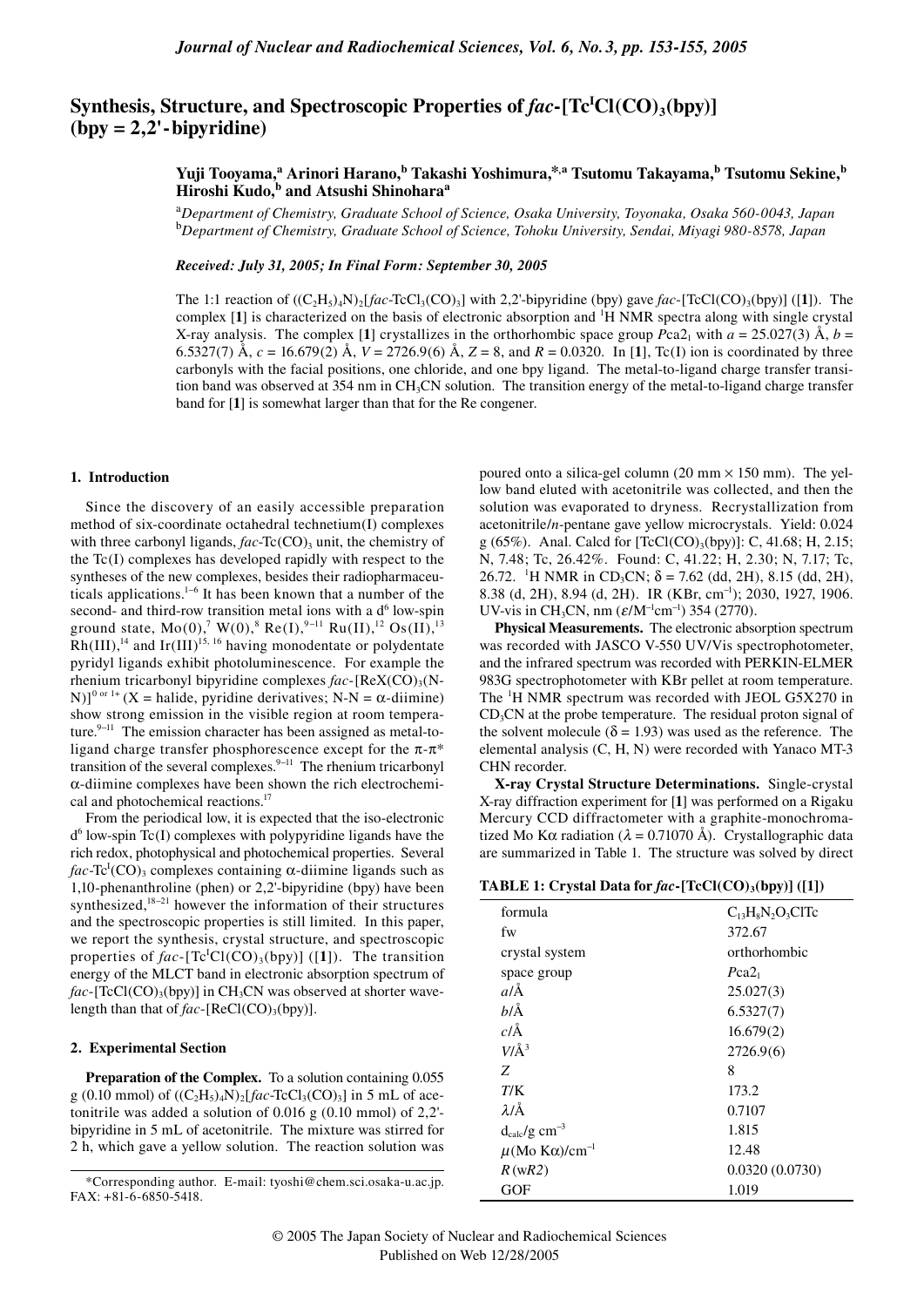methods and was refined by full-matrix least-squares techniques using anisotropic thermal parameters for non-H atoms. All H atoms were located at calculated positions. All calculations were performed by using the teXsan crystallographic software package.

### **3. Results and Discussion**

**Preparation of the Complex.** Treatment of a colorless acetonitrile solution of  $((C_2H_5)_4N)_2[fac-TCC1_3(CO)_3]^6$  with 1 molar equivalent of bpy gave a yellow solution. The purification of the complex was succeeded by using silica-gel column chromatography eluted with acetonitrile. The elemental analytical result and the radio activity measurement with a liquid scintillation counter are in good agreement with the formula  $[TeCl(CO)_{3}(bpy)].$ Characterization of the complex is performed on the basis of IR and <sup>1</sup>H NMR spectra, besides the X-ray crystallographic determination (vide supra). Previously, several *fac*-Tc<sup>I</sup>(CO)<sub>3</sub> complexes *fac*-[TcX(CO)<sub>3</sub>(L-L)] (X = Cl, Br, I, L-L = phen<sup>18</sup>; X =  $Br<sup>19</sup>CH<sub>3</sub>CN<sup>21</sup> L-L = bpy$  were synthesized by the reaction of  $[TcX(CO)<sub>5</sub>]$  (X = Cl, Br, I, CH<sub>3</sub>CN) with  $\alpha$ -diimine ligands. For example,  $fac$ -[Tc(CO)<sub>3</sub>(bpy)(CH<sub>3</sub>CN)]<sup>+</sup> was prepared by the reaction of  $[Te(CO)_{5}(CH_{3}CN)]^{+}$  with bpy in a 1:1 molar ratio in refluxing CH<sub>3</sub>CN for  $4h$ <sup>21</sup> It is noted that the synthetic condition to produce  $fac$ -[TcCl(CO)<sub>3</sub>(bpy)] is much milder than that to synthesize *fac*-[Tc(CO)<sub>3</sub>(bpy)(acetonitrile)]<sup>+</sup>. The labile nature of the chloride ions for  $fac$ -[TcCl<sub>3</sub>(CO)<sub>3</sub>]<sup>2-</sup> is responsible for the easier substitution on the technetium center.

**Crystal Structure.** X-ray structural analysis for [**1**] reveals that two independent molecules exist, yet nearly identical. One of the complex molecules is shown in Figure 1, and selected bond distances and angles of [**1**] are listed in Table 2. Three CO ligands face a Tc octahedron and two nitrogen atoms of a bpy ligand and one chlorine atom occupy the other coordinating sites of the technetium atom. The complex molecule has an approximate *C*s symmetry. The Tc atom adopts a slightly distorted octahedral geometry with  $C2-Tc1-N1 = 169.35(16)$ , C3-Tc1-N2 =  $173.26(16)$ , C15-Tc2-N3 =  $173.27(15)$ , C16-Tc2-N4 = 173.72(17), Cl1-Tc1-C1 = 177.97(14), and Cl2-Tc2-C14  $178.32(13)$ °. The bond angles of N1-Tc1-N2 and N3-Tc2-N4 are  $75.25(12)$  and  $75.35(12)$ °, which are much smaller than  $90^\circ$  with the angle of the regular octahedron, because of the bite angle of the chelating bpy ligand. The bond distances of Tc-C 1.906(4)-1.978(5) Å are in the ranges of the known  $Tc<sup>I</sup>$  complexes containing Tc-CO bond.<sup>22</sup> The Tc-N bond distances of [**1**] are 2.167(3)-2.187(3) Å. These values are ca. 0.1 Å longer than those observed in the technetium polypyridine complexes,  $[{\rm Te}^{\rm III}({\rm bpy})_3]^{3+}$  (Tc-N = 2.077(10) Å)<sup>23</sup> and the Tc-N distance  $(2.075(6)$  Å) of the external nitrogen of the tpy ligand in Tc(I) complex  $[TCl(tpy)(py)_2]$  (tpy = 2,2':6':2"-terpyridine, py = pyridine).24 This long Tc-N distance of [**1**] is due to the strong



**Figure 1.** An ORTEP drawing of one of the two independent complex molecules of [**1**]. Hydrogen atoms are omitted for clarity.

**TABLE 2: Selected Bond Distances(Å) and Angles (deg)**   $for fac$  [TcCl(CO)<sub>3</sub>(bpy)] ([1])

| <b>Distances</b> |            |                 |            |  |
|------------------|------------|-----------------|------------|--|
| $Tc1-C1$         | 1.906(4)   | $Tc2-C14$       | 1.978(5)   |  |
| $Tc1-C2$         | 1.914(5)   | $Tc2-C15$       | 1.911(4)   |  |
| $Tc1-C3$         | 1.939(5)   | Tc2-C16         | 1.918(5)   |  |
| $Tc1-N1$         | 2.187(3)   | $Tc2-N3$        | 2.178(3)   |  |
| $Tc1-N2$         | 2.167(3)   | $Tc2-N4$        | 2.174(3)   |  |
| <b>Tc1-C11</b>   | 2.4958(10) | Tc2-Cl2         | 2.4663(12) |  |
| $C1-O1$          | 1.138(5)   | $C14-O4$        | 1.069(5)   |  |
| $C2-O2$          | 1.143(6)   | $C15-O5$        | 1.150(5)   |  |
| $C3-O3$          | 1.133(5)   | $C16-06$        | 1.150(5)   |  |
| Angles           |            |                 |            |  |
| $C1-Tc1-C2$      | 89.5(2)    | $C14-Tc2-C15$   | 88.84(17)  |  |
| $C1-Tc1-C3$      | 89.23(19)  | $C14-Tc2-C16$   | 88.02(18)  |  |
| $C2-Tc1-C3$      | 89.0(2)    | $C15-Tc2-C16$   | 87.94(18)  |  |
| $C1-Tc1-N1$      | 93.51(16)  | C14-Tc2-N3      | 93.41(15)  |  |
| $C1-Tc1-N2$      | 96.66(16)  | C14-Tc2-N4      | 93.40(15)  |  |
| $C2-Tc1-N1$      | 169.35(16) | C15-Tc2-N3      | 173.27(15) |  |
| $C2-Tc1-N2$      | 94.27(16)  | C15-Tc2-N4      | 98.20(14)  |  |
| $C3-Tc1-N1$      | 101.21(17) | C16-Tc2-N3      | 98.47(16)  |  |
| $C3-Tc1-N2$      | 173.26(16) | C16-Tc2-N4      | 173.72(17) |  |
| $N1-Tc1-N2$      | 75.25(12)  | $N3$ -Tc2- $N4$ | 75.35(12)  |  |
| $Cl1-Tc1-C1$     | 177.97(14) | Cl2-Tc2-C14     | 178.32(13) |  |
| $Cl1-Tc1-C2$     | 92.50(14)  | $Cl2-Tc2-C15$   | 92.11(13)  |  |
| $Cl1-Tc1-C3$     | 91.11(14)  | $Cl2$ -Tc2-C16  | 93.40(15)  |  |
| $Cl1-Tc1-N1$     | 84.45(9)   | $Cl2-Tc2-N3$    | 85.48(9)   |  |
| Cl1-Tc1-N2       | 82.88(9)   | Cl2-Tc2-N4      | 85.09(9)   |  |
| Tc1-C1-O1        | 179.0(4)   | Tc2-C14-O4      | 172.9(4)   |  |
| Tc1-C2-O2        | 174.5(4)   | Tc2-C15-O5      | 178.7(4)   |  |
| Tc1-C3-O3        | 176.9(4)   | Tc2-C16-O6      | 179.0(5)   |  |

*trans* influence of the Tc-C bonds. The Tc-Cl bond distances  $(2.4663(12)$  and  $2.4958(10)$  Å) are somewhat shorter than those of  $[Tc<sup>1</sup>CI(tpy)(py)<sub>2</sub>]$  (2.518 Å),<sup>24</sup> however the values are similar to that observed in  $[Te^{I}Cl(CN-tBu)_{2}(CO)_{3}]^{+}$  (2.496(2) Å).<sup>22</sup> Therefore, it can be said that the Tc-Cl distance in [**1**] is normal as the *trans* position of the Tc-C bond of the carbonyl ligand.

Compared with the bond distances (Mn-C =  $1.794(5)$  – 1.812(4) Å, Mn-N = 2.044(3) – 2.062(3) Å, Mn-Cl = 2.399(1), 2.404(1) Å) of the Mn congeners  $fac$ -[MnX(CO)<sub>3</sub>(bpy)] (X = Cl, I),  $25, 26$  the bond distances around the Tc atom of [1] is somewhat larger than those of the Mn complexes. This difference is due to the difference of the ionic radii between Mn and Tc ions. While the bond lengths and angles around the Tc atom are very similar to the structurally characterized iso-electronic  $Re(I)$  tricarbonyl bipyridine complexes<sup>27–30</sup> owing to the similarity of the ionic radii of Tc and Re ions.

**Spectroscopic Properties.** The 1 H NMR spectrum of [**1**] in  $CD<sub>3</sub>CN$  at room temperature showed typical diamagnetic behavior and the only one set of the signals for bpy ligand were observed at 7.62, 8.15, 8.38, and 8.94 ppm. The positions of the signals are shift to down field compared with the position of the signals of free bpy ligand in  $CD<sub>3</sub>CN$ . This observation suggests that the complex retains the structure in  $CD<sub>3</sub>CN$ . In the IR spectrum, three strong absorption peaks of the carbonyls and the peaks from the bpy ligand were observed. The CO stretching bands are shown at 2030, 1927, and 1906 cm<sup>-1</sup>. The positions of the CO stretching peaks are similar to those of *fac*-[TcBr(CO)<sub>3</sub>(bpy)] (2033, 1944, 1929 cm<sup>-1</sup>).<sup>19</sup> This result suggests that the structure of [**1**] is very similar to that of *fac*-  $[TcBr(CO)<sub>3</sub>(bpy)]$ . In the UV-vis absorption spectrum for [1] in